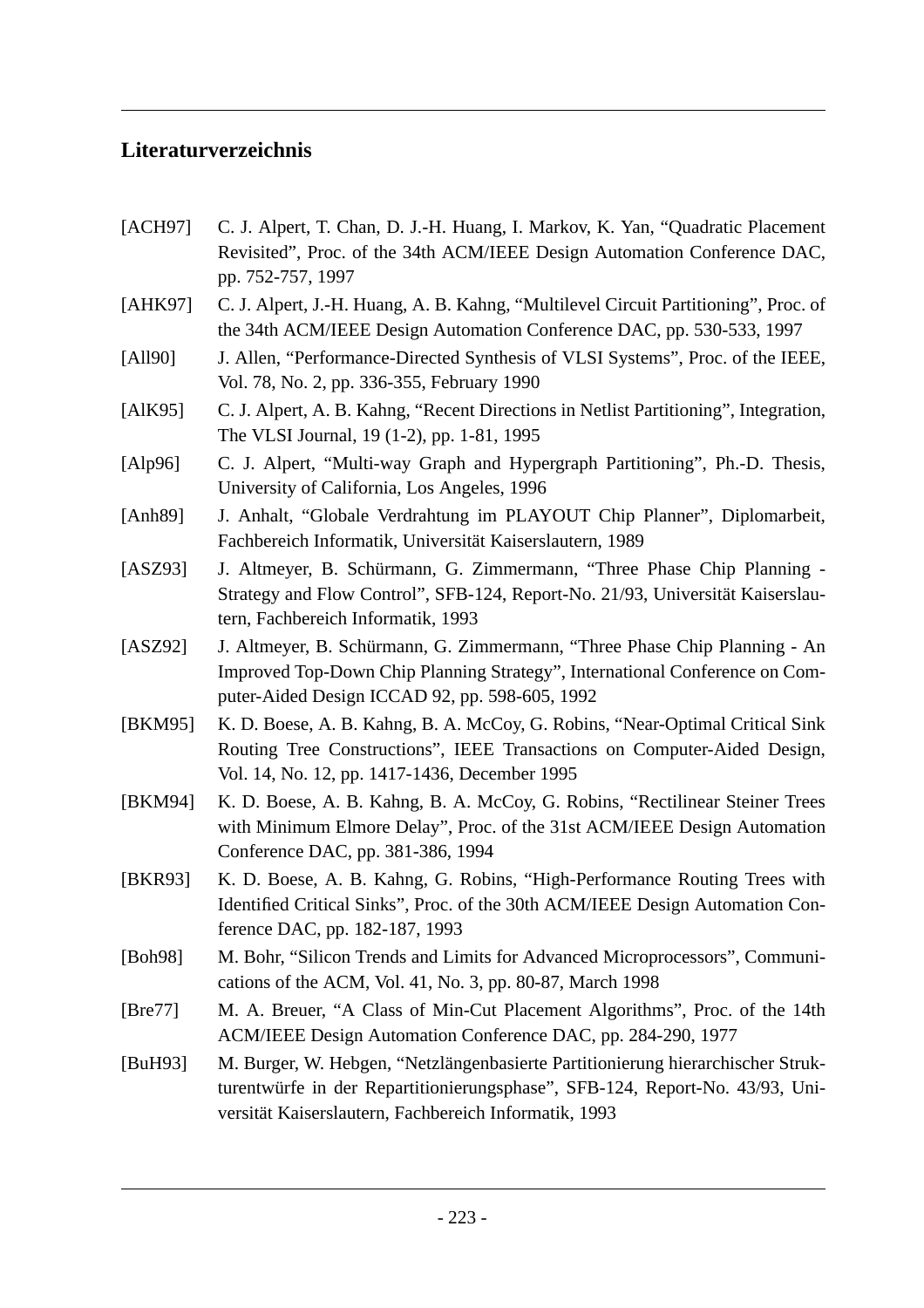- [BuY85] M. Burstein, M. N. Youssef, "Timing-Influenced Layout Design", Proc. of the 22nd ACM/IEEE Design Automation Conference DAC, pp. 124-130, 1985
- [Che83] N.-P. Chen, "New Algorithms for Steiner Tree On Graphs", Proc. of the Int. Symposium on Circuits and Systems, pp. 1217-1219, 1983
- [CHH92] T.-H. Chao, J.-M. Ho, Y.-C. Hsu, "Zero Skew Net Routing", Proc. of the 29th ACM/IEEE Design Automation Conference DAC, pp. 518-523, 1992
- [ChK84] C. K. Cheng, E. S. Kuh, "Module Placement based on Resistive Network Optimization", IEEE Transactions on Computer-Aided Design, Vol. CAD-3, No 3, pp. 218-225, March 1984
- [ChW96] Y. P. Chen, D. F. Wong, "An Algorithm for Zero-Skew Clock Tree Routing with Buffer Insertion", ED&TC, 1996
- [ChW91] C. K. Cheng, Y. C. A. Wei, "An Improved Two-Way Partitioning Algorithm with Stable Performance", IEEE Transactions on Computer-Aided Design, Vol. 10, No. 12, pp. 1502-1511, December 1991
- [CKK95] J. Cong, A. B. Kahng, C.-K. Koh, C.-W. A. Tsao, "Bounded-Skew Clock and Steiner Routing under Elmore Delay", Proc. of the Int. Conference On Computer-Aided Design ICCAD 95, pp. 66-71, 1995
- [CKR92] J. Cong, A. B. Kahng, G. Robins, M. Sarrafzadeh, C. K. Wong, "Provably Good Performance-Driven Global Routing", IEEE Transactions on Computer-Aided Design, Vol. 11, No. 6, pp. 739-752, June 1992
- [CoL95] J. J. Cong, K. S. Leung, "Optimal Wiresizing under Elmore Delay Model", IEEE Transactions on Computer-Aided Design of Integrated Circuits and Systems, Vol. 14, No. 3, pp. 321-336, March 1995
- [Con91] J. Cong, "Pin Assignment with Global Routing for General Cell Design", IEEE Transactions on Computer-Aided Design, Vol. CAD-10, No. 11, pp. 1401-1412, November 1991
- [CoP86] J. P. Cohoon, W. D. Paris, "Genetic Placement", Proc. of the International Conference on Computer-Aided Design ICCAD 86, pp. 422-425, 1986
- [DAD84] A. E. Dunlop, V. D. Agrawal, D. N. Deutsch, M. F. Jukl, P. Kozak, M. Wiesel, "Chip Layout Optimization Using Critical Path Weighting", Proc. of the 21st ACM/IEEE Design Automation Conference DAC, pp. 133-136, 1984
- [DaK87] W. Dai, E. S. Kuh, "Simultaneous Floorplanning and Global Routing for Hierarchical Building Block Layout", IEEE Transactions on Computer-Aided Design, Vol. CAD-6, No 5, pp. 828-837, May 1987
- [DEK89] W. W.-M. Dai, B. Eschermann, E. S. Kuh, M. Pedram, "Hierarchical Placement and Floorplanning in BEAR", IEEE Transactions on Computer-Aided Design, Vol. 8, No. 12, pp. 1335-1349, December 1989
- [Dij59] E. Dijkstra, "A Note on Two Problems in Connection with Graphs", Numerische Mathematik, Vol. 1, pp. 269-271, 1959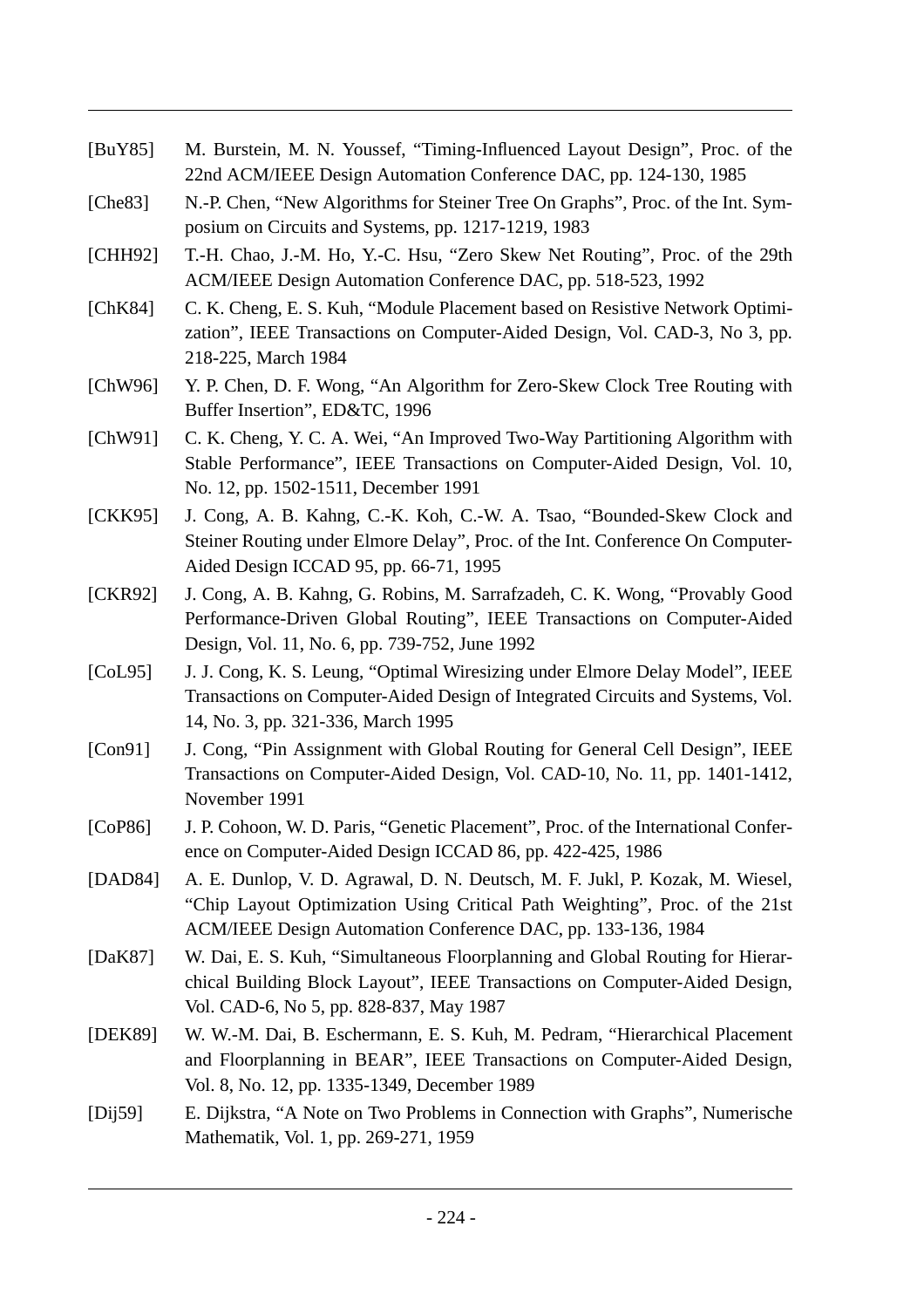| [DNA90]     | W. E. Donath, R. J. Norman, B. K. Agraval, S. E. Bello, S. Y. Han, J. M. Kurtz-<br>berg, P. Lowy, R. I. McMillan, "Timing Driven Placement Using Complete Path<br>Delays", Proc. of the 27th ACM/IEEE Design Automation Conference DAC, pp.<br>84-89, 1990 |
|-------------|------------------------------------------------------------------------------------------------------------------------------------------------------------------------------------------------------------------------------------------------------------|
| [DuD96]     | S. Dutt, W. Deng, "A Probability-Based Approach to VLSI Circuit Partitioning",<br>Proc. of the 33rd ACM/IEEE Design Automation Conference DAC, pp. 100-105,<br>1996                                                                                        |
| [ $DuK85$ ] | A. E. Dunlop, B. W. Kernighan, "A Procedure for Placement of Standard-Cell<br>VLSI Circuits", IEEE Transactions on Computer-Aided Design, Vol. CAD-4, No<br>1, pp. 92-98, January 1985                                                                     |
| [Eda94]     | M. Edahiro, "An Efficient Zero-Skew Routing Algorithm", Proc. of the 31st<br>ACM/IEEE Design Automation Conference DAC, pp. 375-380, 1994                                                                                                                  |
| [EiJ98]     | H. Eisenmann, F. M. Johannes, "Generic Global Placement and Floorplanning",<br>Proc. of the 35th ACM/IEEE Design Automation Conference DAC, pp. 269-274,<br>1998                                                                                           |
| [Elm48]     | W. C. Elmore, "The Transient Response of Damped Linear Networks with Parti-<br>cular Regard to Wide-Band Amplifiers", Journal of Applied Physics, Vol. 19, No.<br>1, pp. 55-63, January 1948                                                               |
| [EsK96]     | H. Esbensen, E. S. Kuh, "EXPLORER: An Interactive Floorplanner for Design<br>Space Exploration", Proc. of the EURO-DAC-96, pp. 356-361, 1996                                                                                                               |
| [FiM82]     | C. M. Fiduccia, R. M. Matheyses, "A Linear-Time Heuristic for Improved Net-<br>work Partitions", Proc. of the 19th ACM/IEEE Design Automation Conference<br>DAC, pp. 175-181, 1982                                                                         |
| [Fig 98]    | G. Frick, "Performance-driven Global Routing im hierarchischen VLSI-Ent-<br>wurf", Diplomarbeit, Fachbereich Informatik, Universität Kaiserslautern, 1998                                                                                                  |
| [Fig 96]    | G. Frick, "Plazierung mit einem verbesserten Inplace-Partitionierungsverfahren<br>im Chip Planner des PLAYOUT-Systems", Projektarbeit, Fachbereich Informa-<br>tik, Universität Kaiserslautern, 1996                                                       |
| [Gla92]     | K. Glasmacher, "Chip Assembly in einem Top-Down VLSI-Entwurfssystem und<br>ein Modell zur konkurrenten Layout-Synthese", Dissertation, Universität Kai-<br>serslautern, Fachbereich Informatik, 1992                                                       |
| [HaK92]     | L. Hagen, A. B. Kahng, "New Spectral Methods for Ratio Cut Partitioning and<br>Clustering", IEEE Transactions on Computer-Aided Design, Vol. 11, No. 9, pp.<br>1074-1085, September 1992                                                                   |
| [Hal70]     | K. M. Hall, "An r-dimensional Quadratic Placement Algorithm", Management<br>Science, No. 17, pp. 219-229, 1970                                                                                                                                             |
| [Han $66$ ] | M. Hanan, "On Steiner's Problem with Rectilinear Distance", SIAM Journal of<br>Applied Mathematics, Vol. 14, No. 2, pp. 255-265, 1966                                                                                                                      |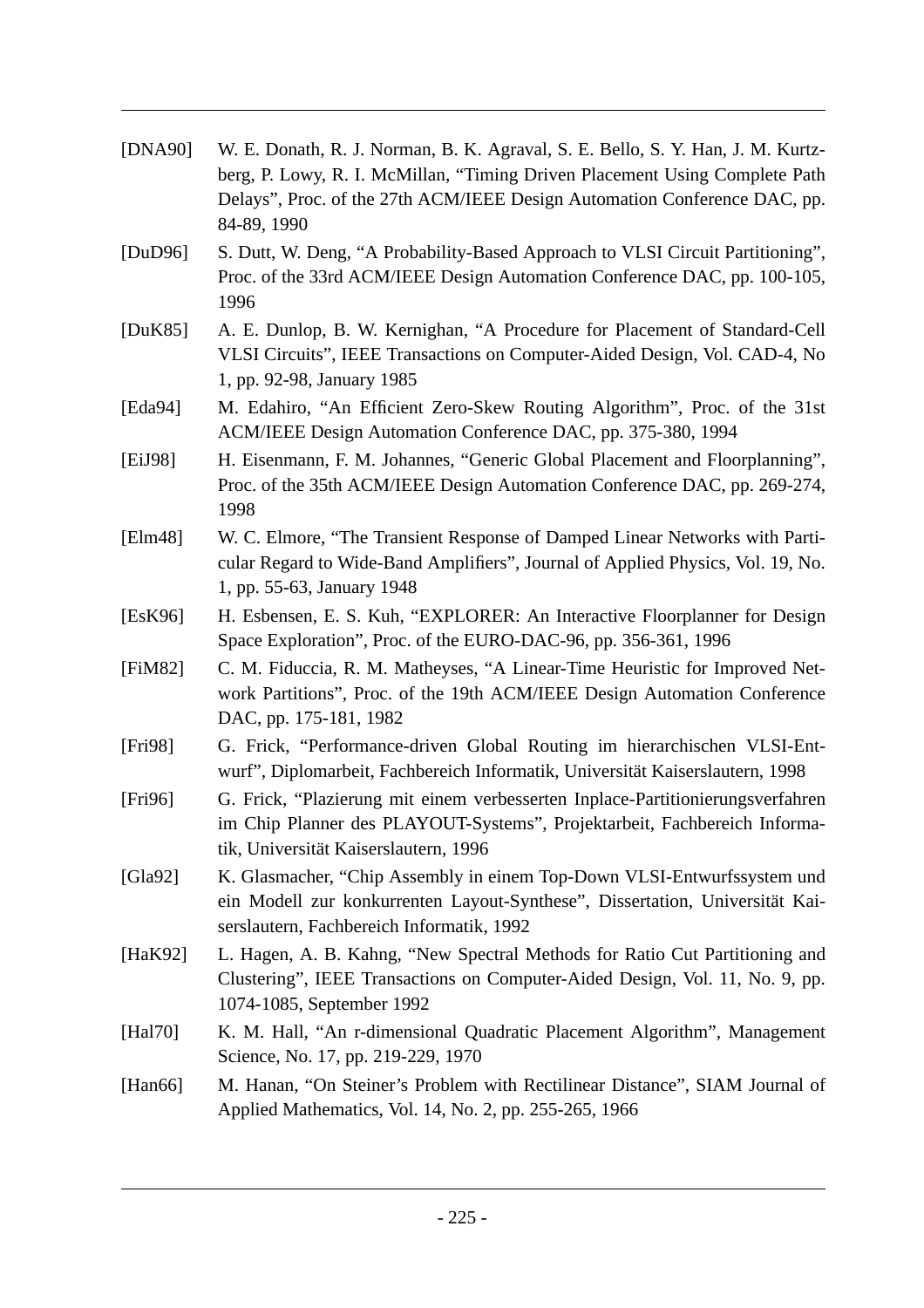- [Heb95] W. Hebgen, "Netzlängenbasierte Abschätzung des Zeitverhaltens in einem topdown VLSI-Entwurfssystem", Dissertation, Universität Kaiserslautern, Fachbereich Informatik, 1995
- [Hes99] A. Heß, "Abschätzungstoleranzen im hierarchischen VLSI-Entwurf", Dissertation, Universität Kaiserslautern, Fachbereich Informatik, 1999
- [HNY87] P. S. Hauge, R. Nair, E. J. Yoffa, "Circuit Placement for Predictable Performance", Proc. of the International Conference On Computer-Aided Design ICCAD 87, pp. 88-91, 1987
- [HNZ93] W. Hebgen, P. Nuhn, G. Zimmermann, "RETO, an Optimal Clocking Algorithm for Digital Synchronous Circuits", SFB-124, Report-No. 42/93, Universität Kaiserslautern, Fachbereich Informatik, 1993
- [Hol75] J. H. Holland, "Adaptation in Natural and Artificial Systems", University of Michigan Press, Ann Arbor, Michigan, 1975
- [HoM87] E. H. Horneber, W. Mathis, "A Closed-Form Expression for Signal Delay in CMOS-Driven Branched Transmission Lines", Proc. of the IFIP TC 10/WG 10.5 International Conference on Very Large Scale Integration, Vancouver, Canada, pp. 353-362, August 1987
- [HoS98] H. Hou, S. S. Sapatnekar, "Routing Tree Topology Construction to Meet Interconnect Timing Constraints", Proc. of the ACM Int. Symposium on Physical Design ISPD 98, pp. 205-210, 1998
- [HSS91] N. D. Holmes, N. A. Sherwani, M. Sarrafzadeh, "Algorithms for Three-Layer Over-the-Cell Channel Routing", Int. Conference On Computer-Aided Design ICCAD 91, pp. 428-431, 1991
- [HwR92] F. K. Hwang, D. S. Richards, "Steiner Tree Problems", Networks, Vol. 22, No. 1, pp. 55-89, 1992
- [JaK89] M. A. B. Jackson, E. S. Kuh, "Performance-Driven Placement of Cell Based ICs", Proc. of the 26th ACM/IEEE Design Automation Conference DAC, pp. 370-375, 1989
- [Joh96] F. M. Johannes, "Partitioning of VLSI Circuits and Systems", Proc. of the 33rd ACM/IEEE Design Automation Conference DAC, pp. 83-87, 1996
- [JSK90] M. A. B. Jackson, A. Srinivasan, E. S. Kuh, "A Fast Algorithm for Performance-Driven Placement", Proc. of the International Conference on Computer-Aided Design ICCAD 90, pp. 328-331, 1990
- [KAK97] G. Karypis, R. Aggarwal, V. Kumar, S. Shekhar, "Multilevel Hypergraph Partitioning: Application in VLSI Domain", Proc. of the 34th ACM/IEEE Design Automation Conference DAC, pp. 526-529, 1997
- [KaR92] A. B. Kahng, G. Robins, "A New Class of Iterative Steiner Tree Heuristics with Good Performance", IEEE Transactions on Computer-Aided Design, Vol. 11, No. 7, pp. 893-902, July 1992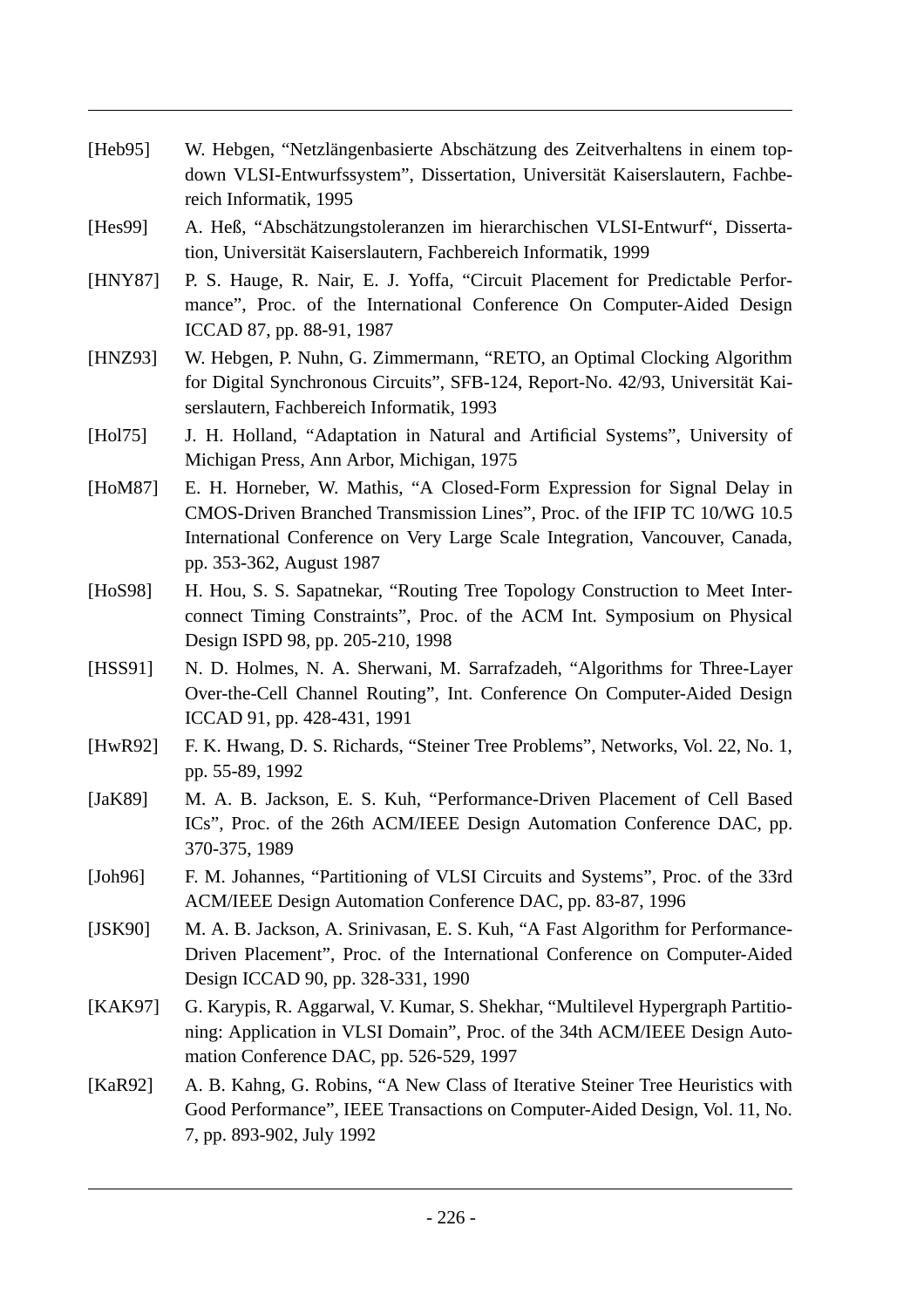[KeL70] B. W. Kernighan, S. Lin, "An efficient heuristic procedure for partitioning graphs", Bell Syst. Technical Journal, Vol. 49, No. 2, pp. 291-307, Feb. 1970 [Kel89] W. Keller, "Ein Modell zur entwurfsbegleitenden hierarchischen Behandlung des Zeitverhaltens beim physikalischen VLSI-Entwurf", Dissertation, Universität Kaiserslautern, Fachbereich Informatik, 1989 [KGV83] S. Kirkpatrick, C. D. Gelatt, M. P. Vecchi, "Optimization by Simulated Annealing", Science, vol. 220, pp. 671-680, 1983 [KlB87] R. Kling, P. Bannerjee, "ESP: A New Standard Cell Placement Package Using Simulated Evolution", Proc. of the 24th ACM/IEEE Design Automation Conference DAC, pp. 60-66, 1987 [KMB81] L. T. Kou, G. Markowsky, L. Berman, "A fast algorithm for Steiner trees", Acta Informatica, Vol. 15, pp. 141-145, 1981 [KMM96] A. B. Kahng, K. Masuko, S. Muddu, "Analytical Delay Models for VLSI Interconnects under Ramp Input", Proc. of the Int. Conference On Computer-Aided Design ICCAD 96, pp. 30-36, 1996 [KMO89] R. Kolla, P. Molitor, H. G. Osthof, "Einführung in den VLSI-Entwurf", B. G. Teubner 1989 [Kri84] B. Krishnamurthy, "An improved min-cut algorithm for partitioning VLSI networks", IEEE Transactions on Computers, Vol. C-33, pp. 438-446, May 1984 [KSJ91] J. M. Kleinhans, G. Sigl, F. M. Johannes, K. J. Antreich, "GORDIAN: VLSI Placement by Quadratic Programming and Slicing Optimization", IEEE Transactions on Computer-Aided Design, Vol. 10, No. 3, pp. 356-365, January 1991 [KuP89] F. J. Kurdahi, A. C. Parker, "Techniques for Area Estimation of VLSI Layouts", IEEE Transactions on Computer-Aided Design, Vol. 8, No. 1, pp. 81-92, January 1989 [Kur96] S. Kurz, "Taktverdrahtung im Chip Planner des hierarchischen VLSI-Entwurfssystems PLAYOUT", Diplomarbeit, Fachbereich Informatik, Universität Kaiserslautern, 1996 [LaD86] D. P. LaPotin, S. W. Director, "Mason: A Global Floorplanning Approach for VLSI Design", IEEE Transactions on Computer-Aided Design, Vol. CAD-5, No 4, pp. 477-489, January 1986 [LCL96] J. Lillis, C.-K. Cheng, T.-T. Y. Lin, C.-Y. Ho, "New Performance Driven Routing Techniques With Explicit Area/Delay Tradeoff and Simultaneous Wire Sizing", Proc. of the 33rd ACM/IEEE Design Automation Conference DAC, pp. 395-400, 1996 [LCL95] J. Lillis, C.-K. Cheng, T.-T. Y. Lin, "Optimal Wire Sizing and Buffer Insertion for Low Power and a Generalized Delay Model", Proc. of the Int. Conference On Computer-Aided Design ICCAD 95, pp. 138-143, 1995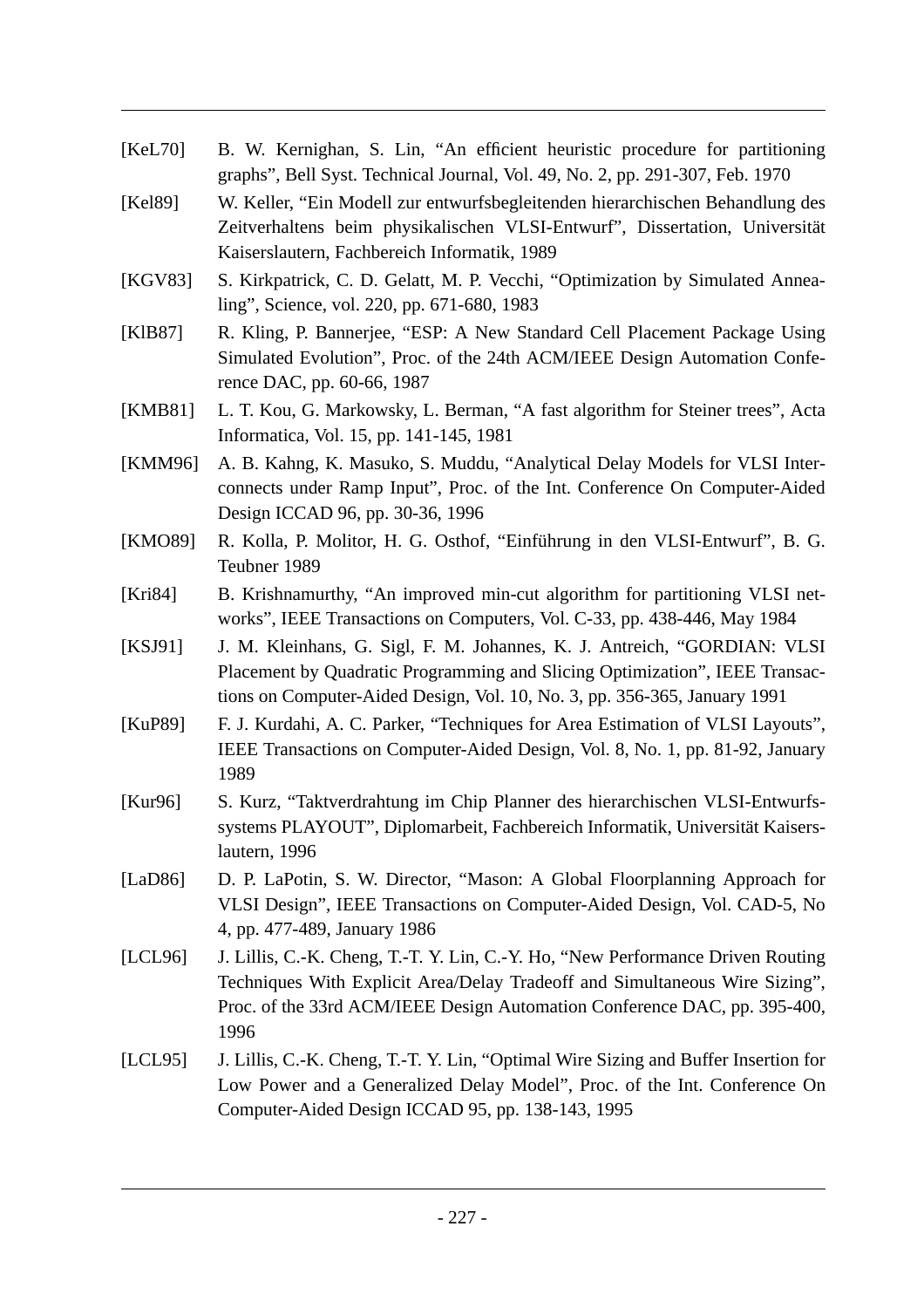| [Len90]     | T. Lengauer, "Combinatorial Algorithms for Integrated Circuit Layout", B. G.<br>Teubner, Stuttgart, 1990                                                                                                                               |
|-------------|----------------------------------------------------------------------------------------------------------------------------------------------------------------------------------------------------------------------------------------|
| [ $Lie98$ ] | J. Lichtermann, "Eine Architektur zur Echtzeitvisualisierung von Volumendaten",<br>Dissertation, Universität Kaiserslautern, Fachbereich Informatik, 1998                                                                              |
| [LLL96]     | J. Li, J. Lillis, L.-T. Liu, C.-K. Cheng, "New Spectral Linear Placement and Clu-<br>stering Approach", Proc. of the 33rd ACM/IEEE Design Automation Conference<br>DAC, pp. 88-93, 1996                                                |
| [LPH91]     | M.-S. Lin, H.-W. Perng, C.-Y. Hwang, Y.-L. Lin, "Channel Density Reduction by<br>Routing Over the Cells", Proc. of the 28th ACM/IEEE Design Automation Con-<br>ference DAC, pp. 120-125, 1991                                          |
| [LIST87]    | W. K. Luk, P. Sipala, M. Tamminen, D. Tang, L. S. Woo, C. K. Wong, "A Hierar-<br>chical Global Wiring Algorithm for Custom Chip Design", IEEE Transactions on<br>Computer-Aided Design, Vol. CAD-6, No. 4, pp. 518-533, July 1987      |
| [MaL89]     | M. Marek-Sadowska, S. P. Lin, "Timing Driven Placement", Proc. of the Interna-<br>tional Conference on Computer-Aided Design ICCAD 89, pp. 94-97, 1989                                                                                 |
| [Mar93]     | P. Marwedel, "Synthese und Simulation von VLSI-Systemen", C. Hanser Verlag,<br>München, Wien, 1993                                                                                                                                     |
| [ $Mar85$ ] | P. Marwedel, "Ein Software-System zur Synthese von Rechnerstrukturen und zur<br>Erzeugung von Mikrocode", Habilitationsschrift, Universität Kiel, 1985                                                                                 |
| [Mei $91$ ] | G. Meixner, "Global Routing of Very Large Scale Integrated Circuits based on<br>Flow Methods and Timing Considerations", Dissertation, Universität Kaiserslau-<br>tern, Fachbereich Informatik, 1991                                   |
| [MMT87]     | M. Mogaki, C. Miura, H. Terai, "Algorithm for Block Placement with Size Opti-<br>mization Technique by the Linear Programming Approach", Proc. of the Interna-<br>tional Conference On Computer-Aided Design ICCAD 87, pp. 80-83, 1987 |
| [MPC90]     | M. C. McFarland, A. C. Parker, R. Camposano, "The high-level Synthesis of<br>Digital Systems", Proc. of the IEEE, Vol. 78, No. 2, pp. 301-318, February 1990                                                                           |
| [Mul73]     | H. Müller-Merbach. "Operations Research, Methoden und Modelle der Optimal-<br>planung", Verlag F. Vahlen, München, 3. Auflage, 1973                                                                                                    |
| [ $MSB94$ ] | S. Madhwapathy, N. Sherwani, S. Bhingarde, A. Panyam, "A Unified Approach<br>to Multilayer Over-the-Cell Routing", Proc. of the 31st ACM/IEEE Design Auto-<br>mation Conference DAC, pp. 182-187, 1994                                 |
| [NBH89]     | R. Nair, C. L. Berman, P. S. Hauge, E. J. Yoffa, "Generation of Performance Con-<br>straints for Layout", IEEE Transactions on Computer-Aided Design, Vol. 8, No 8,<br>pp. 860-874, August 1989                                        |
| [NLG95]     | V. Narayananan, D. LaPotin, R. Gupta, G. Vijayan, "PEPPER - A Timing Driven<br>Early Floorplanner", Proc. of the International Conference on Computer Design<br>ICCD 95, pp. 230-235, 1995                                             |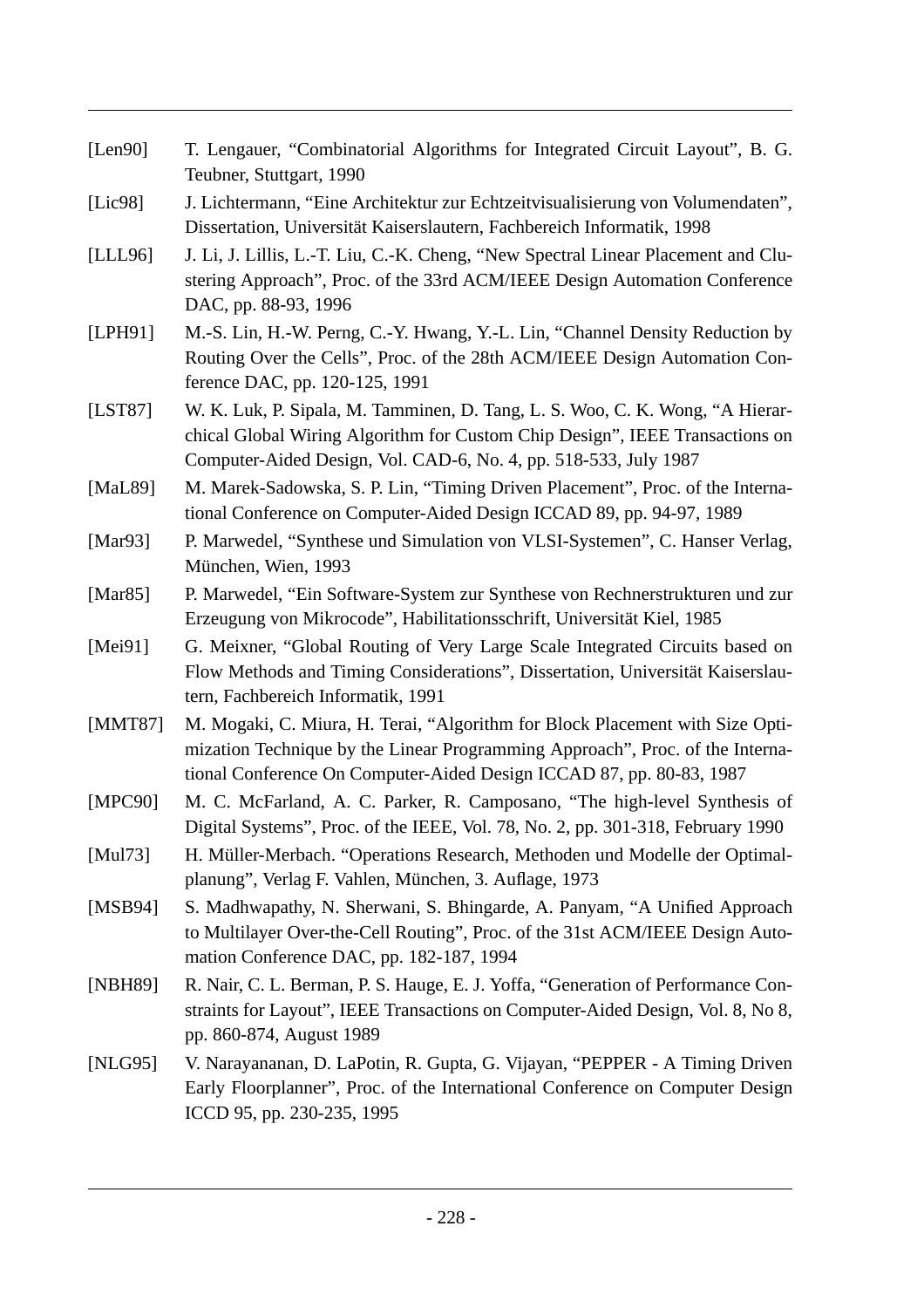| [OkC96]     | T. Okamoto, J. Cong, "Buffered Steiner Tree Construction with Wire Sizing for<br>Interconnect Layout Optimization", Proc. of the Int. Conference On Computer-<br>Aided Design ICCAD 96, pp. 44-49, 1996                                           |
|-------------|---------------------------------------------------------------------------------------------------------------------------------------------------------------------------------------------------------------------------------------------------|
| [Ott83]     | R. H. J. M. Otten, "Efficient Floorplan Optimization", Proc. of the International<br>Conference on Computer Design: VLSI in Computers, ICCD'83, pp. 499-502,<br>1983                                                                              |
| [Ott82]     | R. H. J. M. Otten, "Automatic Floorplan Design", Proc. of the 19th ACM/IEEE<br>Design Automation Conference DAC, pp. 261-267, 1982                                                                                                                |
| [PaS89]     | J. Paulokat, E. Siepmann, "Die Quadro-Partitionierung: Ein neues Partitio-<br>nierungsverfahren für den Chip Planner des VLSI-Entwurfssystems PLAYOUT",<br>SFB-124, Report-No. 27/89, Universität Kaiserslautern, Fachbereich Informatik,<br>1989 |
| [ $PaZ90$ ] | J. Paulokat, G. Zimmermann, "Floorplanning with In-Place Quadripartitioning",<br>Proc. of the Int. Workshop on Layout Synthesis, Research Triangle Park, North<br>Carolina, USA, May 1990                                                         |
| [PiR90]     | L. T. Piller, R. A. Rohrer, "Asymptotic Waveform Evaluation for Timing Analy-<br>sis", IEEE Transactions on Computer-Aided Design, Vol. 9, No. 4, pp. 352-366,<br>April 1990                                                                      |
| [Pop96]     | U. Pöpperl, "Globale Verdrahtungsplanung auf Eckpunktgraphen im Floorplan-<br>ner des PLAYOUT VLSI-Entwurfssystems", Diplomarbeit, Fachbereich Infor-<br>matik, Universität Kaiserslautern, 1996                                                  |
| [PrK92]     | S. Prasitjutrakul, W. J. Kubitz, "A Performance-Driven Global Router for Custom<br>VLSI Chip Design", IEEE Transactions on Computer-Aided Design, Vol. 11, No.<br>8, pp. 1044-1051, August 1992                                                   |
| [PrK89]     | S. Prasitjutrakul, W. J. Kubitz, "Path-Delay Constrained Floorplanning: A Mathe-<br>matical Programming Approach for Initial Placement", Proc. of the 26th<br>ACM/IEEE Design Automation Conference DAC, pp. 364-369, 1989                        |
| [PrL88]     | B. T. Preas, M. J. Lorenzetti (Eds.), "Physical Design Automation of VLSI Sys-<br>tems", Menlo Park, The Benjamin/Cummings Publ. Company, 1988                                                                                                    |
| [RDJ94]     | B. M. Riess, K. Doll, F. M. Johannes, "Partitioning Very Large Circuits Using<br>Analytical Placement Techniques", Proc. of the 31st ACM/IEEE Design Automa-<br>tion Conference DAC, pp. 646-651, 1994                                            |
| [RKG92]     | C. Ramachandran, F. J. Kurdahi, D. D. Gajski, A. C.-H. Wu, V. Chaiyakul,<br>"Accurate Layout Area and Delay Modeling for System Level Design", Proc. of<br>the International Conference on Computer-Aided Design ICCAD 92, pp. 355-<br>361, 1992  |
| [Sak83]     | T. Sakurai, "Approximation of Wiring Delay in MOSFET LSI", IEEE Journal of<br>Solid-State Circuits, Vol. sc-18, No. 4, pp. 418-426, 1983                                                                                                          |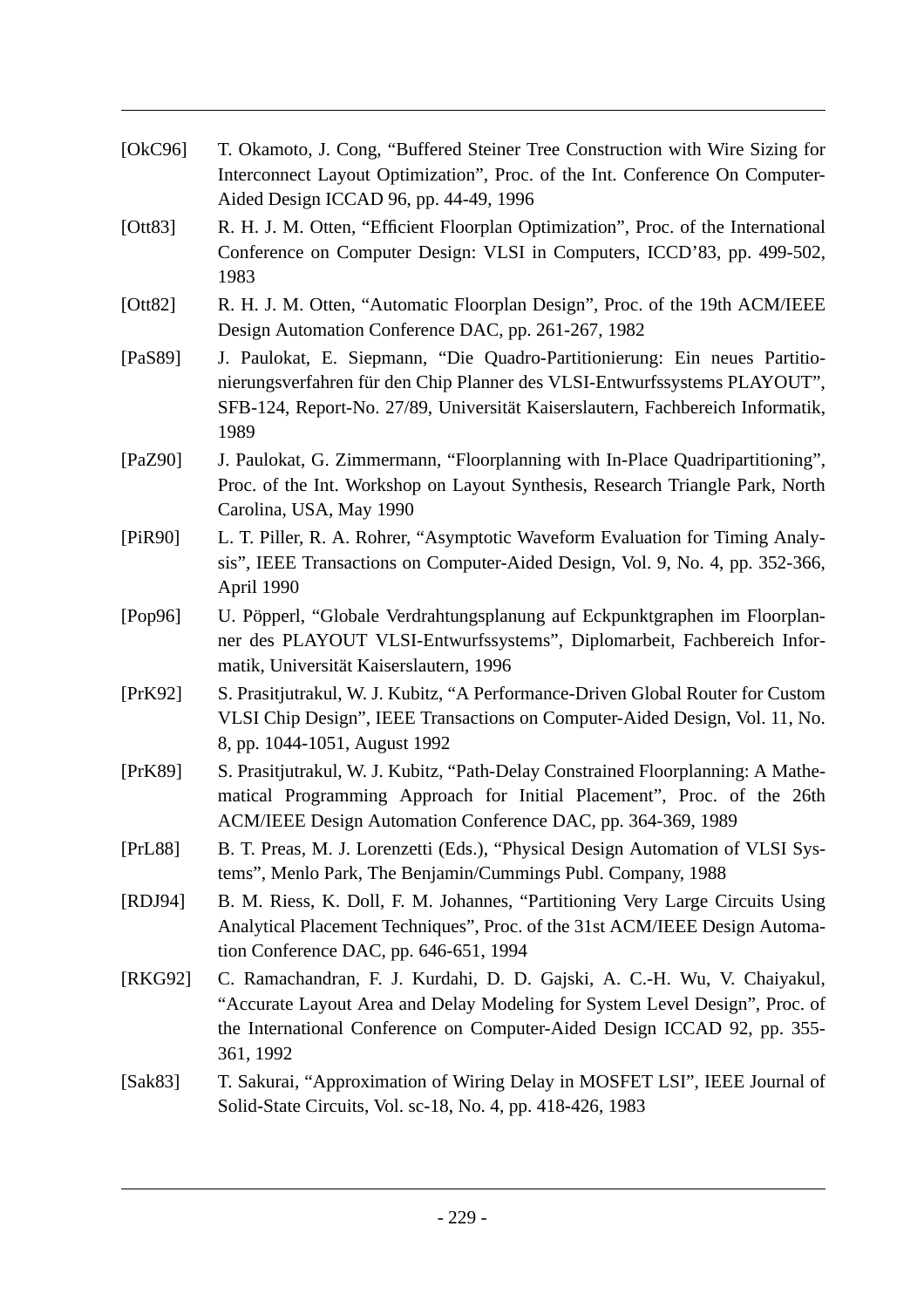| [ $San89$ ] | L. A. Sanchis, "Multiple-Way Network Partitioning", IEEE Transactions on<br>Computers, Vol. 38, No. 1, pp. 62-81, January 1989                                                                                                        |
|-------------|---------------------------------------------------------------------------------------------------------------------------------------------------------------------------------------------------------------------------------------|
| [Sap $94$ ] | S. S. Sapatnekar, "RC Interconnect Optimization under the Elmore Delay<br>Model", Proc. of the 31st ACM/IEEE Design Automation Conference DAC, pp.<br>387-391, 1994                                                                   |
| [SaW96]     | M. Sarrafzadeh, C. K. Wong, "An Introduction to VLSI Physical Design",<br>McGrawHill International Editions, 1996                                                                                                                     |
| [SaY95]     | S. M. Sait, H. Youssef, "VLSI Physical Design Automation: Theory and Prac-<br>tice", McGraw-Hill, London, 1995                                                                                                                        |
| [SDJ91]     | G. Sigl, K. Doll, F. M. Johannes, "Analytical Placement: A Linear or a Quadratic<br>Objective Function?", Proc. of the 28th ACM/IEEE Design Automation Confer-<br>ence DAC, pp. 427-432, 1991                                         |
| [SeS86]     | C. Sechen, A. Sangiovanni-Vincentelli, "TimberWolf 3.2: A New Standard Cell<br>Placement and Global Routing Package", Proc. of the 23rd ACM/IEEE Design<br>Automation Conference DAC, pp. 432-439, 1986                               |
| [SeS85]     | C. Sechen, A. Sangiovanni-Vincentelli, "The TimberWolf Placement and Routing<br>Package", IEEE Journal of Solid-State Circuits, Vol. sc-20, No. 2, pp. 510-522,<br>April 1985                                                         |
| [ShB87]     | L. Sha, T. Blank, "ATLAS - A Technique for Layout using Analytic Shapes",<br>Proc. of the International Conference On Computer-Aided Design ICCAD 87, pp.<br>84-87, 1987                                                              |
| [ShK87]     | E. Shragowitz, S. Keel, "A Global Router Based on a Multicommodity Flow<br>Model", INTEGRATION, the VLSI Journal, Vol. 5, pp. 3-16, 1987                                                                                              |
| [ShM91]     | K. Shahookar, P. Mazumder, "VLSI Cell Placement Techniques", ACM Compu-<br>ting Surveys, Vol. 23, pp. 143-220, 1991                                                                                                                   |
| [Sie91]     | E. Siepmann, "Entwurfstheorie und Entwurfsdatenmodellierung für CAD-Frame-<br>works", Dissertation, Universität Kaiserslautern, Fachbereich Informatik, 1991                                                                          |
| [Sol91]     | M. Schölzke, "Zeitbehandlung beim Entwurf von hochintegrierten synchronen<br>Digitalschaltungen während der Repartitionierungsphase des PLAYOUT-Sys-<br>tems", Diplomarbeit, Fachbereich Informatik, Universität Kaiserslautern, 1991 |
| [SRP95]     | D. Singh, J. Rabaey, M. Pedram, F. Catthoor, S. Rajgopal, N. Sehgal, T. Mozdzen,<br>"Power-conscious CAD Tools and Methodologies: a Perspective", Proc. of the<br>IEEE, Vol. 83, No. 4, pp. 570-594, April 1995                       |
| [SSL93]     | S. Sutanthavibul, E. Shragowitz, R.-B. Lin, "An Adaptive Timing-Driven Place-<br>ment for High Performance VLSI's", IEEE Transactions on Computer-Aided<br>Design, Vol. CAD-12, No. 10, pp. 1488-1498, October 1993                   |
| [Sto83]     | L. Stockmeyer, "Optimal Orientations of Cells in Slicing Floorplan Design",<br>Information and Control, Vol. 57, pp. 91-101, 1983                                                                                                     |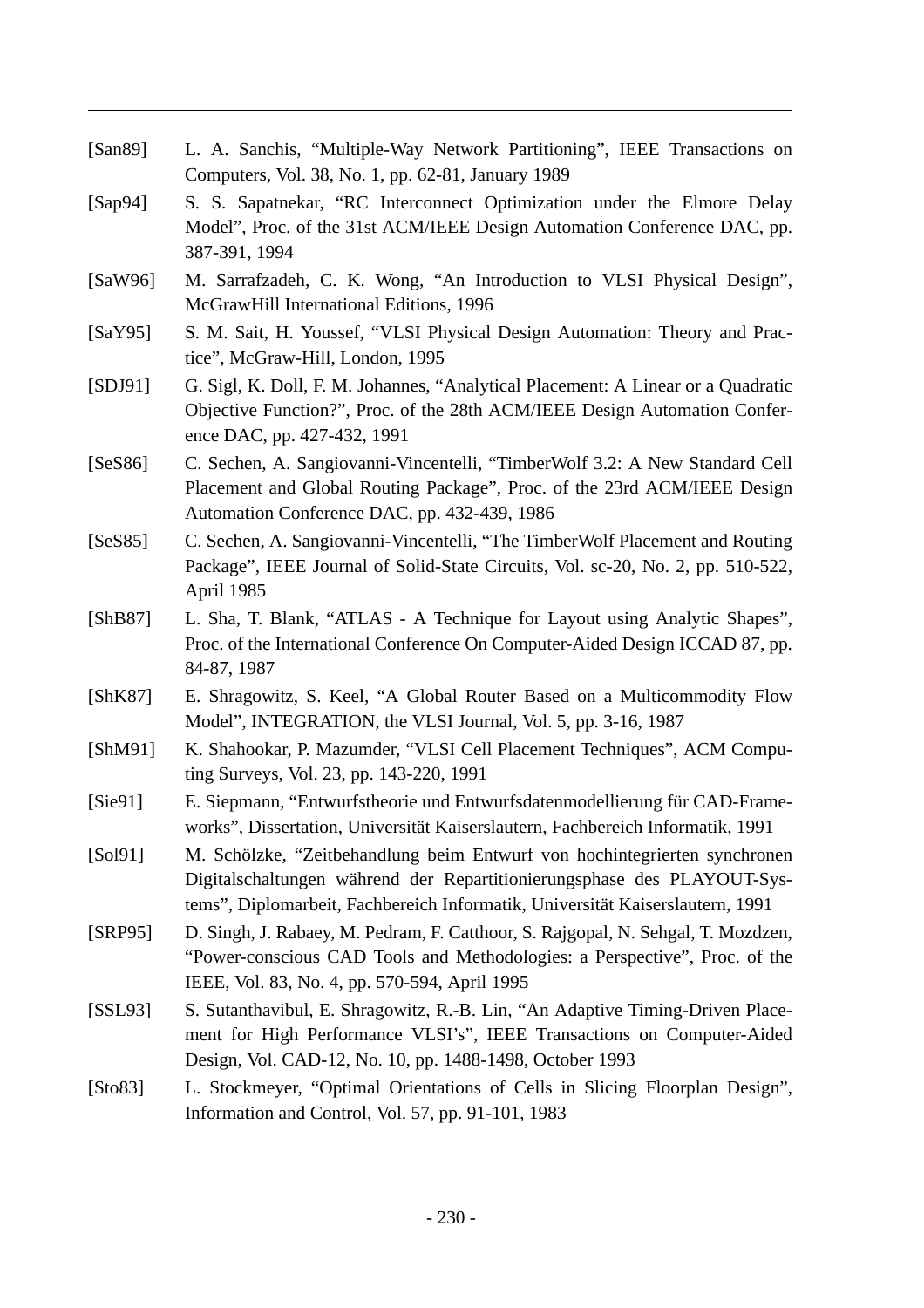| [SuA95] | B. Schürmann, J. Altmeyer, "The Effect of Pin Constraints on Layout Ares",<br>Proc. IEEE European Design and Test Conference (ED&TC), Paris, 1995                                                                                              |
|---------|------------------------------------------------------------------------------------------------------------------------------------------------------------------------------------------------------------------------------------------------|
| [SuK87] | P. R. Suaris, G. Kedem, "Quadrisection: A New Approach to Standard Cell Lay-<br>out", Proc. of the International Conference on Computer-Aided Design ICCAD<br>87, pp. 474-477, 1987                                                            |
| [Sur97] | B. Schürmann, "ECAD-Entwurfsmanagement", Habilitationsschrift, Fachbereich<br>Informatik, Universität Kaiserslautern, 1997                                                                                                                     |
| [Sur92] | B. Schürmann, "A 280000 Standard Cells Test Design - First Experiences with<br>the PLAYOUT Top-Down Design System", Proc. of the Int. ACM/SIGDA Work-<br>shop on Layout Synthesis, pp. 93-104, Research Triangle Park, North Carolina,<br>1992 |
| [Sur88] | B. Schürmann, "Hierarchisches Top Down Chip Planning", Informatik-Spektrum,<br>Vol. 11, No. 2, pp. 57-70, 1988                                                                                                                                 |
| [SuS93] | W.-J. Sun, C. Sechen, "Efficient and Effective Placement for Very Large Cir-<br>cuits", Proc. of the International Conference on Computer-Aided Design ICCAD<br>93, pp. 170-177, 1993                                                          |
| [SuS90] | S. Sutanthavibul, E. Shragowitz, "An Adaptive Timing-Driven Layout for High<br>Speed VLSI", Proc. of the 27th ACM/IEEE Design Automation Conference<br>DAC, pp. 90-95, 1990                                                                    |
| [SuZ96] | B. Schürmann, G. Zimmermann, "PLAYOUT - A Hierarchical Layout System",<br>akzeptiert als Kapitel des Buchs "VLSI Design Environments and Silicon Compi-<br>lation", ABLEX, 1996                                                                |
| [SwK72] | D. G. Schweikert, B. W. Kernighan, "A Proper Model for the Partitioning of Elec-<br>trical Circuits", Proc. of the 9th Design Automation Workshop, pp. 57-62, 1972                                                                             |
| [SwS95] | W. Swartz, C. Sechen, "Timing Driven Placement for Large Standard Cell Cir-<br>cuits", Proc. of the 32nd ACM/IEEE Design Automation Conference DAC, pp.<br>211-215, 1995                                                                       |
| [SwS90] | W. Swartz, C. Sechen, "New Algorithms for the Placement and Routing of Macro<br>Cells", Proc. of the International Conference on Computer-Aided Design ICCAD<br>90, pp. 336-339, 1990                                                          |
| [TKH88] | R. S. Tsay, E. S. Kuh, C. P. Hsu, "PROUD: A Sea-Of-Gate Placement Algo-<br>rithm", IEEE Design $&$ Test of Computers, pp. 44-56, 1988                                                                                                          |
| [Tsa93] | R.-S. Tsay, "An Exact Zero-Skew Clock Routing Algorithm", IEEE Transactions<br>on Computer-Aided Design of Integrated Circuits and Systems, Vol. 12, No. 2,<br>pp. 242-249, February 1993                                                      |
| [UKH85] | K. Ueda, H. Kitazawa, I. Harada, "CHAMP: Chip Floor Plan for Hierarchical<br>VLSI Layout Design", IEEE Transactions on Computer-Aided Design, Vol.<br>CAD-4, No 1, pp. 12-22, January 1985                                                     |
|         |                                                                                                                                                                                                                                                |